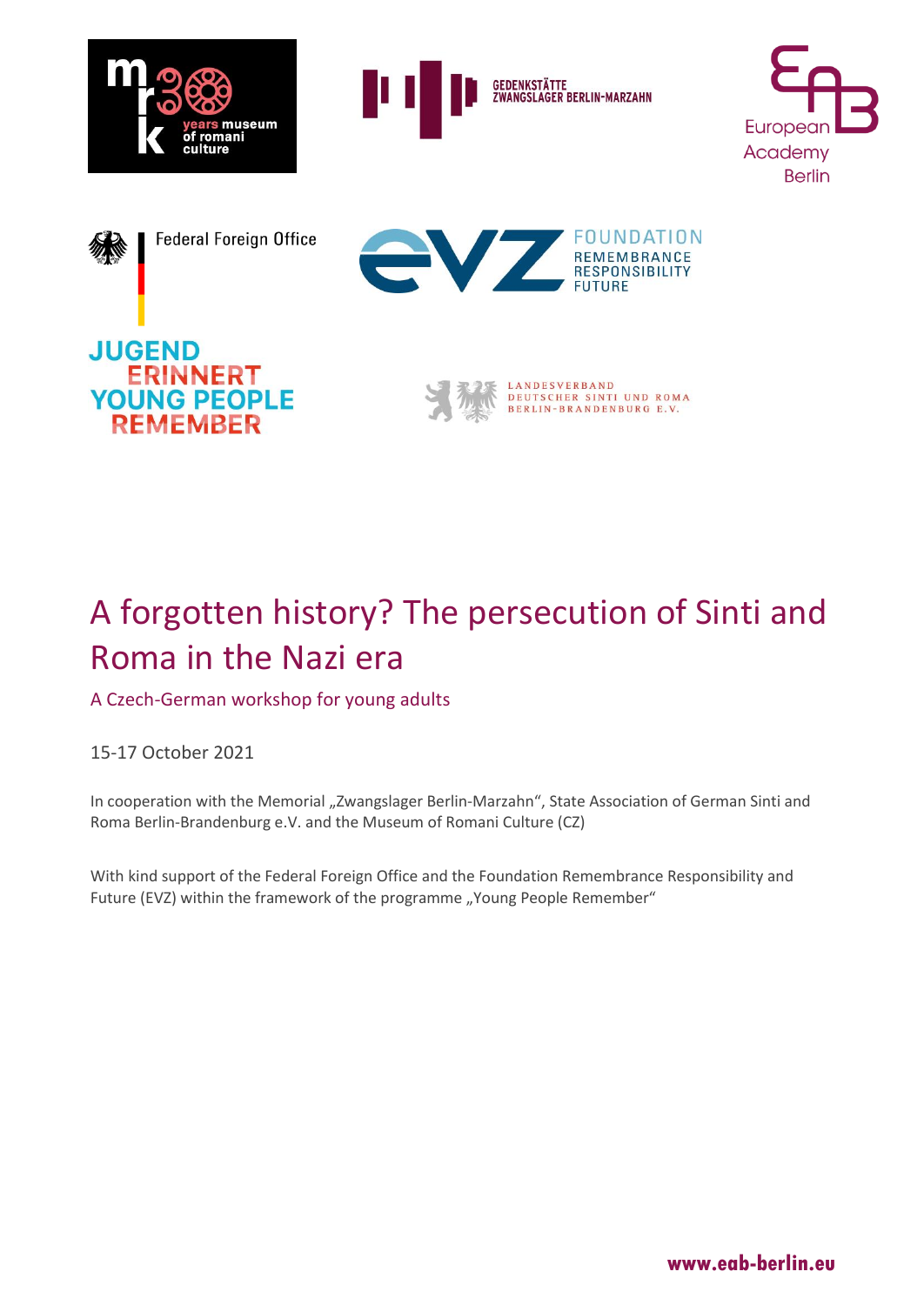### Friday, 15th October 2021 | Berlin **Welcome & introduction**

| From 14.00 hrs.<br>15.20 hrs.<br>15.45 hrs. | Arrival and check-in for overnight guests<br>Arrival, registration of participants at the European Academy Berlin coffee<br>& tea<br><b>Welcome &amp; Introduction</b><br>DR. WERONIKA PRIESMEYER-TKOCZ, European Academy Berlin (EAB) |
|---------------------------------------------|----------------------------------------------------------------------------------------------------------------------------------------------------------------------------------------------------------------------------------------|
| 16.10-17.30 hrs.                            | Teambuilding & getting to know each other<br>IWONA PASIEKA-GÖPFERT and PAULA BODEN, EAB<br>BARBARA VALCHÁŘOVÁ, Muzeum Romské Kultury, Brno                                                                                             |
| 17.30-17.45 hrs.                            | Coffee break                                                                                                                                                                                                                           |
| 17.45-19.15 hrs.                            | The persecution of Sinti and Roma $-$ a historical reappraisal in pictures<br>EVA ADAM, Amaro Drom e.V. via zoom<br>Interactive workshop<br>IWONA PASIEKA-GÖPFERT and PAULA BODEN, EAB                                                 |
| 19.15 hrs.                                  | Dinner at EAB                                                                                                                                                                                                                          |
| 20.15 hrs.                                  | Evening event (optional)                                                                                                                                                                                                               |

## Saturday, 16<sup>th</sup> October 2021 | Berlin **Field trip**

| Until 9.00 hrs.     | Breakfast (for participants with overnight stay at the EAB)                                            |
|---------------------|--------------------------------------------------------------------------------------------------------|
| $9.00 - 10.15$ hrs. | Transfer to the Memorial Site Zwangslager Berlin-Marzahn e.V.<br>Otto-Rosenberg-Straße 1, 12681 Berlin |
| 10.15-12.30 hrs.    | Reading, talk and guided visit<br>PETRA ROSENBERG<br>Chairwoman of the memorial site                   |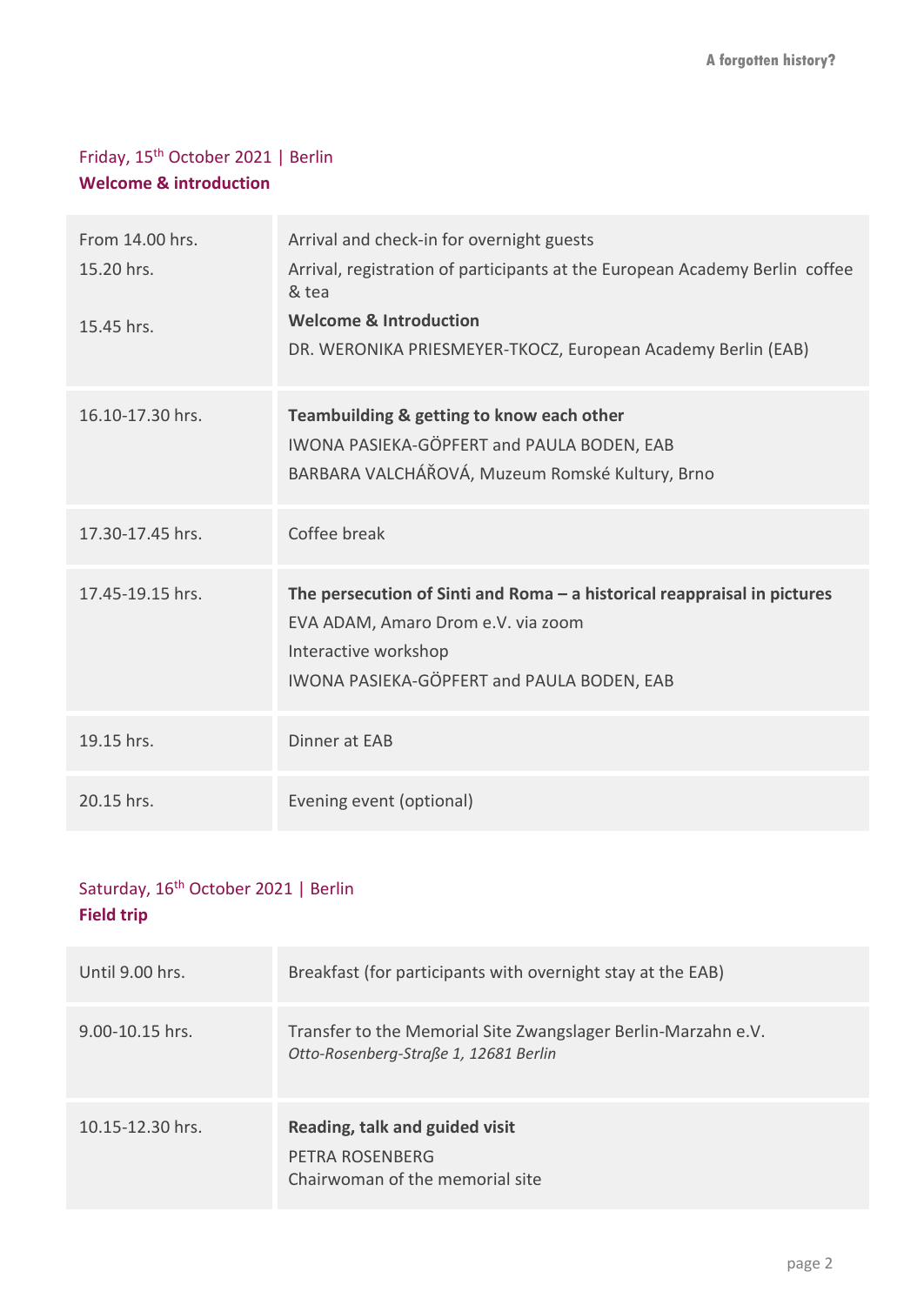| $12.30 - 13.15$ hrs. | Transfer to the restaurant                                                                                                                                                               |
|----------------------|------------------------------------------------------------------------------------------------------------------------------------------------------------------------------------------|
| $13.15 - 14.15$ hrs. | Lunch at the restaurant<br>Restaurant Viale dei Tigli<br>Wilhelmstraße 75<br><b>10117 Berlin</b>                                                                                         |
| 14.15 hrs.           | Walk to the meeting point<br>(Entry point to the Memorial; corner Cora-Berliner-Straße 1/ Hannah<br>Arendt Str., 10117 Berlin (behind the construction site, not the Tiergarten<br>site) |
| 14.30-16.00 hrs.     | Guided visit to the Memorial of the murdered Sinti and Roma of Europe<br>Stiftung Denkmal für die Ermordeten Juden Europas                                                               |
| 16.00-16.45 hrs.     | Transfer to the EAB                                                                                                                                                                      |
| 16.45-16.50 hrs.     | Coffee break                                                                                                                                                                             |
| 16.50-19.00 hrs.     | <b>Creativity Hub I</b><br><b>DIRK SCHWIEGER</b><br>Comic artist and writer                                                                                                              |
| 19.00-20.00 hrs.     | Dinner at EAB                                                                                                                                                                            |

## Sunday, 17<sup>th</sup> October 2021 | Berlin

| Until 9.00 hrs.      | Breakfast (for participants with overnight stay at the EAB)                                                                                                                                                                                                                   |
|----------------------|-------------------------------------------------------------------------------------------------------------------------------------------------------------------------------------------------------------------------------------------------------------------------------|
| $09.00 - 10.45$ hrs. | What about the here & now? The discrimination Sinti and Roma face in<br><b>Germany and Europe</b><br>Talk with/World café with - via Zoom<br>TAYO AWOSUSI-ONUTOR, RomaniPhen e.V.<br>ANNA MÍŠKOVÁ, Muzeum Romské Kultury, Brno<br>MIROSLAV ZUBAJ, Muzeum Romské Kultury, Brno |
| $10.45 - 11.00$ hrs. | Coffee break                                                                                                                                                                                                                                                                  |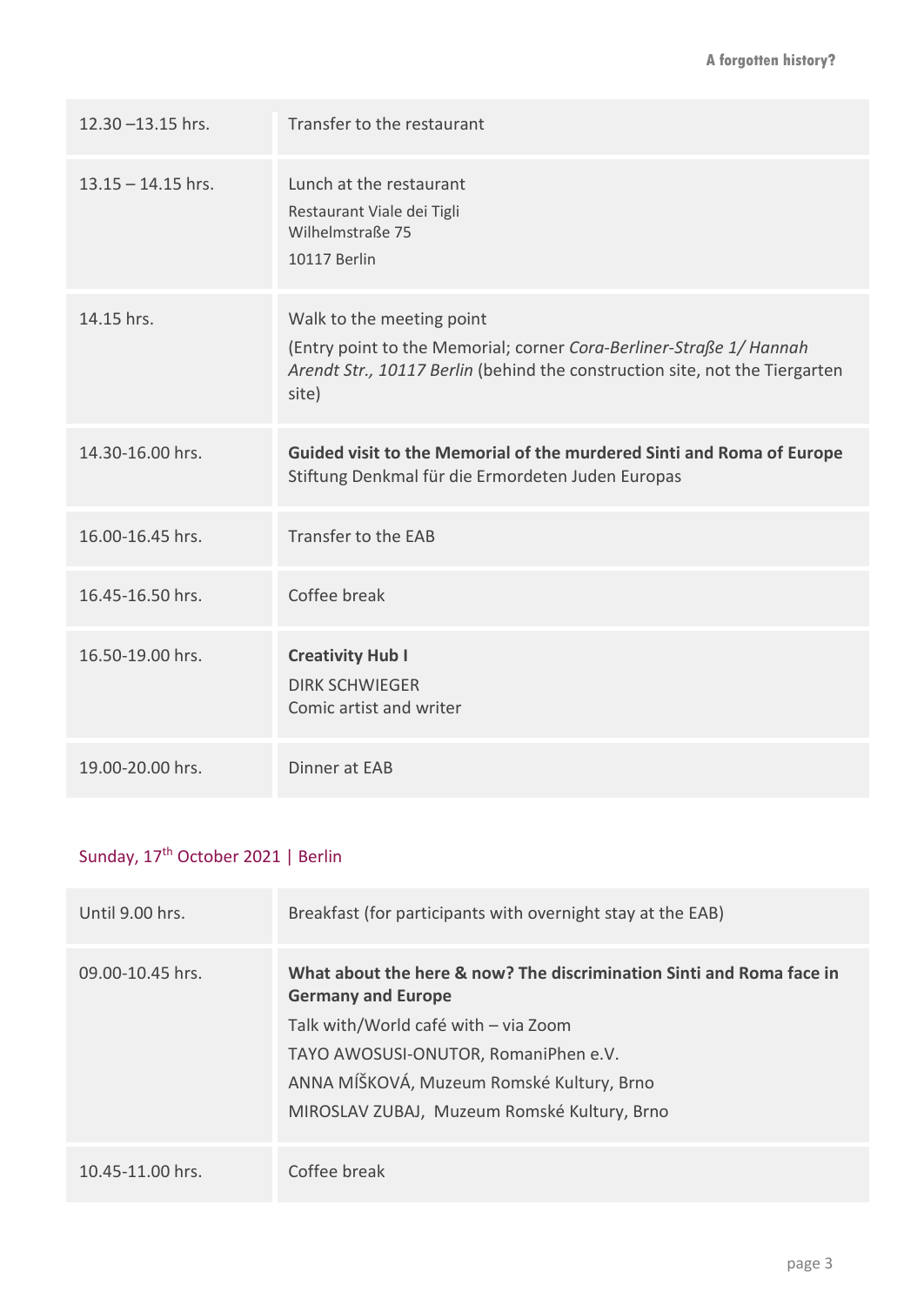| 11.00-12.00 hrs.     | <b>Creativity Hub II</b><br>Completion of the sketches with<br><b>DIRK SCHWIEGER</b> |
|----------------------|--------------------------------------------------------------------------------------|
| $12.00 - 13.00$ hrs. | <b>Feedback &amp; evaluation</b>                                                     |
| 13.00-14.00 hrs.     | Lunch at EAB                                                                         |
| After 14.00 hrs.     | departure                                                                            |

**Participation in the workshop for young adults is free of charge. Czech participants will be accommodated in rooms at the European Academy Berlin and will receive a refund of travel costs. Please register by sending the completed registration form via e-mail:** [ja@eab-berlin.eu](mailto:ja@eab-berlin.eu) **to Julia Aertken**

#### ACCOMMODATION AND VENUE

Europäische Akademie Berlin Bismarckallee 46/48 D-14193 Berlin Tel.: +49 (0)30 89 59 51 0 Fax: +49 (0)30 89 59 51 95 [www.eab-berlin.eu](http://www.eab-berlin.eu/)

#### ADVISOR ON CIVIC EDUCATION

IWONA PASIEKA-GÖPFERT Workshop facilitator Tel.: +49 30 89 59 51 36 Mobil: +49 1520 587 83 61 E-Mail: [ipg@eab-berlin.eu](mailto:ipg@eab-berlin.eu)

#### PROJECT MANAGEMENT

JULIA AERTKEN Tel.: +49 30 89 59 51 45 Fax: +49 30 89 59 51 630 E-Mail: ja@eab-berlin.eu